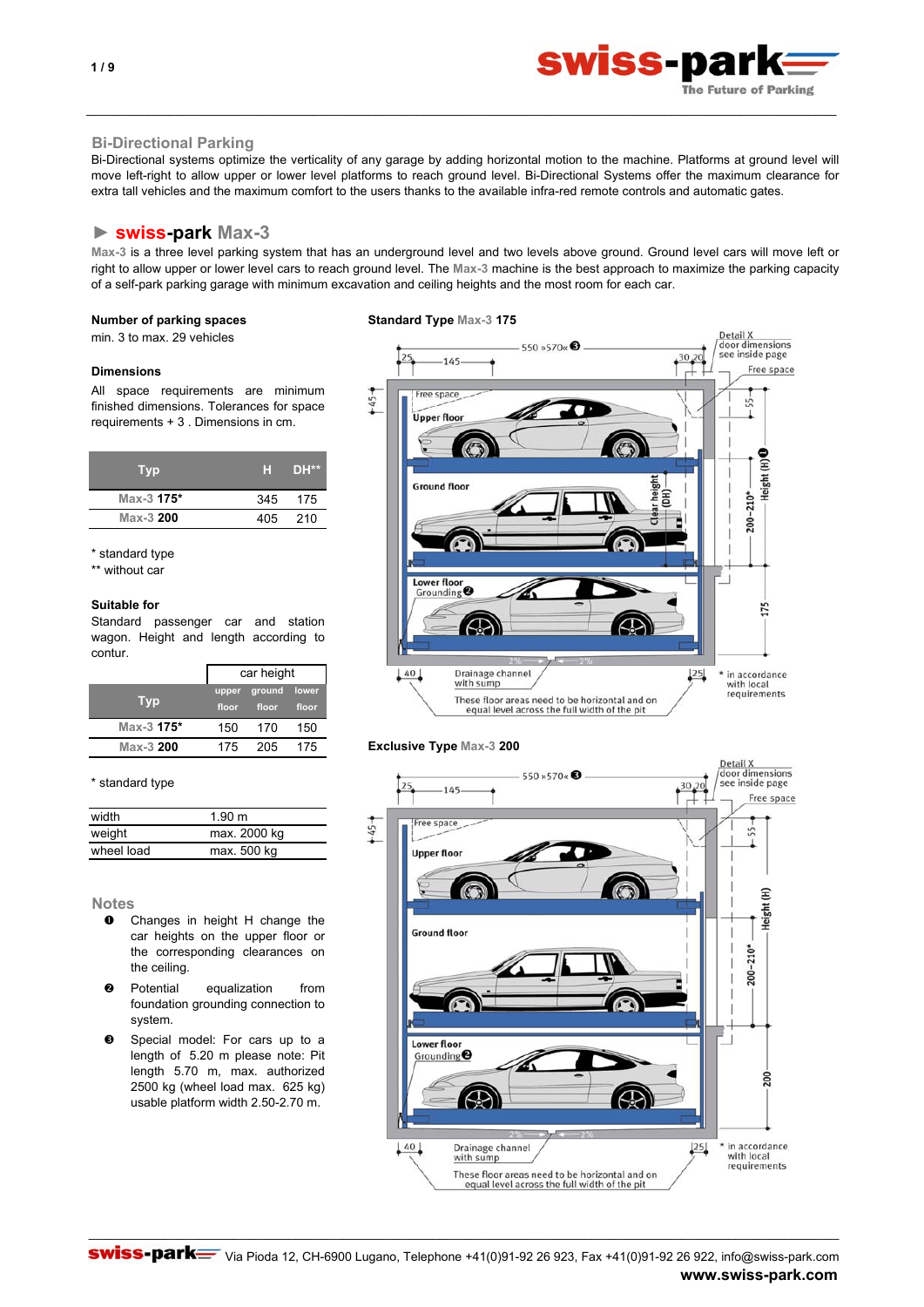

# **Widths – Detail X for garages with sliding doors (Standard)**

\_\_\_\_\_\_\_\_\_\_\_\_\_\_\_\_\_\_\_\_\_\_\_\_\_\_\_\_\_\_\_\_\_\_\_\_\_\_\_\_\_\_\_\_\_\_\_\_\_\_\_\_\_\_\_\_\_\_\_\_\_\_\_\_\_\_\_\_\_\_\_\_\_\_\_\_\_\_\_\_\_\_\_\_\_\_\_\_\_\_\_\_\_\_\_\_\_\_\_\_\_\_\_\_\_\_\_\_\_

# **Sliding door behind columns**

Columns per each grid unit (S = 20)



Columns every second grid unit  $(S = 20)$ 



| usable platform width | Grid unit width RB** | R1  | Β2  |
|-----------------------|----------------------|-----|-----|
| $230*$                | 250                  | 250 | 230 |
| 240                   | 260                  | 260 | 240 |
| 250                   | 270                  | 270 | 250 |
| 260                   | 280                  | 280 | 260 |
| 270                   | 290                  | 290 | 270 |

\* Standard width (parking place width on upper platforms 2.30 m).

N = number of grid units \*\* Grid unit width must strictly conform to dimensions shown.

| usable platform width | Grid unit width RB** | R1  | Β2  |
|-----------------------|----------------------|-----|-----|
| $230 *$               | 250                  | 500 | 480 |
| 240                   | 260                  | 520 | 500 |
| 250                   | 270                  | 540 | 520 |
| 260                   | 280                  | 560 | 540 |
| 270                   | 290                  | 580 | 560 |
|                       |                      |     |     |

\* Standard width (parking place width on upper platforms 2.30 m).

\*\* Grid unit width must strictly conform to dimensions shown.

# **Sliding door between columns**

550

 $\overline{50}$ 

Columns per each grid unit (S = 20)

Columns every second grid unit (S = 20)



| usable platform width | Grid unit width RB** | Β3  | <b>B4</b> |
|-----------------------|----------------------|-----|-----------|
| $230*$                | 250                  | 500 | 480       |
| 240                   | 260                  | 520 | 500       |
| 250                   | 270                  | 540 | 520       |
| 260                   | 280                  | 560 | 540       |
| 270                   | 290                  | 580 | 560       |
|                       |                      |     |           |

N = number of grid units \*  $\ast$  Standard width (parking place width on upper platforms 2.30 m).

\*\* Grid unit width must strictly conform to dimensions shown.

- $\bullet$ Only applies to manually operated doors. The electrically driven doors must have the following dimensions: 10 > 20 and 25 > 35!
- $\triangleright$  End parking spaces are generally more difficult to drive into. Therefore we recommended for end parking spaces our wider platforms. Parking on standard width platforms with larger vehicles may make getting into and out of the vehicle difficult. This depends on type of vehicle, approach and above all on the individual driver's skill.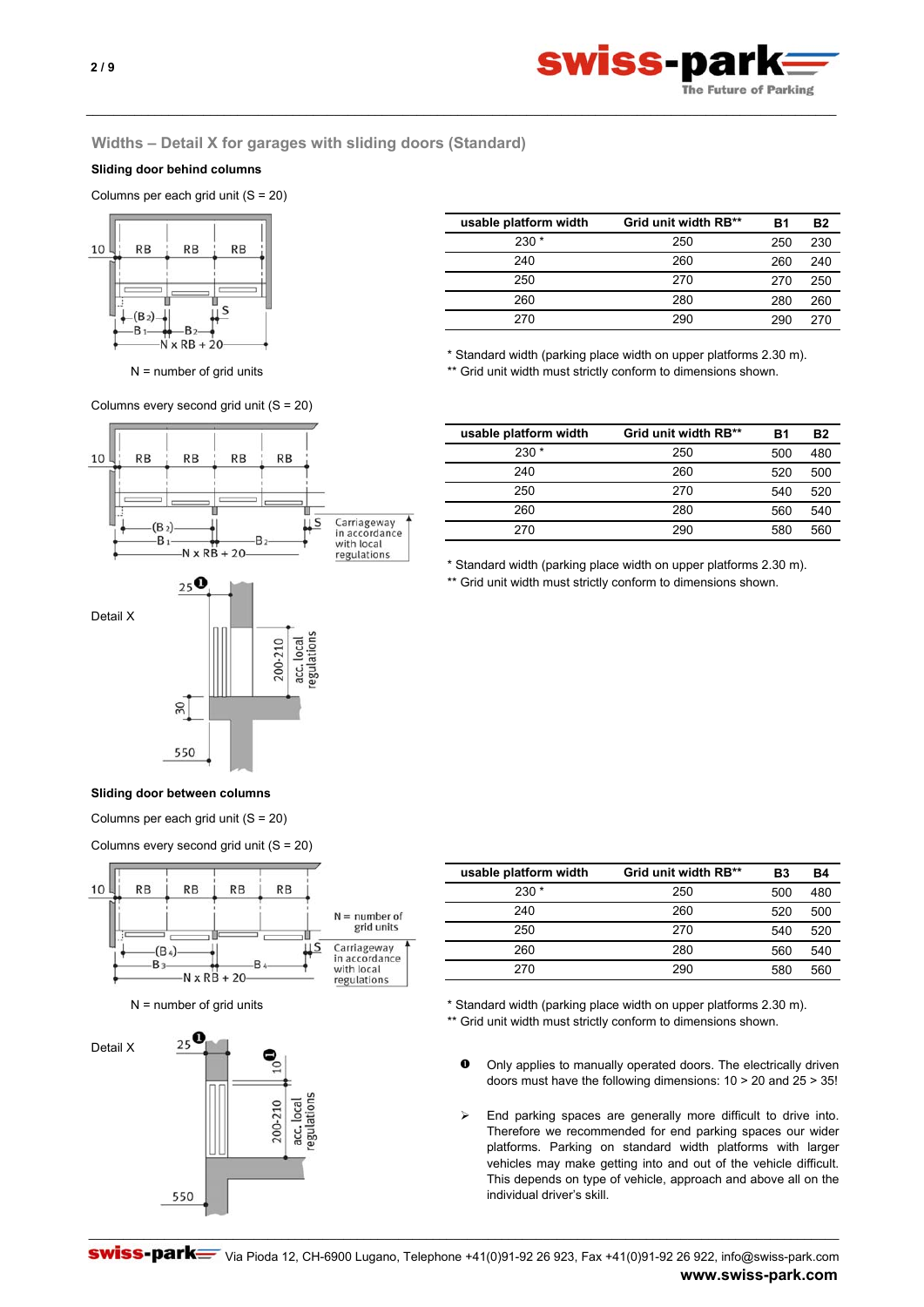

# **Widths – Detail X for garages with sliding doors (Standard)**

\_\_\_\_\_\_\_\_\_\_\_\_\_\_\_\_\_\_\_\_\_\_\_\_\_\_\_\_\_\_\_\_\_\_\_\_\_\_\_\_\_\_\_\_\_\_\_\_\_\_\_\_\_\_\_\_\_\_\_\_\_\_\_\_\_\_\_\_\_\_\_\_\_\_\_\_\_\_\_\_\_\_\_\_\_\_\_\_\_\_\_\_\_\_\_\_\_\_\_\_\_\_\_\_\_\_\_\_\_

# **Sliding door in front of columns**

Columns per each grid unit (S = 20)



**B5 B6** 250 230 260 240 270 250 280 260 290 270 **usable platform width Grid unit width RB\*\*** 230 \* 250 250 270 260 240 260 280 270 290

\* Standard width (parking place width on upper platforms 2.30 m).

N = number of grid units \*\* Grid unit width must strictly conform to dimensions shown.



| usable platform width | Grid unit width RB** | Β5  | Β6  |
|-----------------------|----------------------|-----|-----|
| $230*$                | 250                  | 500 | 480 |
| 240                   | 260                  | 520 | 500 |
| 250                   | 270                  | 540 | 520 |
| 260                   | 280                  | 560 | 540 |
| 270                   | 290                  | 580 | 560 |
|                       |                      |     |     |

\* Standard width (parking place width on upper platforms 2.30 m).

\*\* Grid unit width must strictly conform to dimensions shown.

- Only applies to manually operated doors. The electrically driven doors must have the following dimensions: 10 > 20 and 25 > 35!
- $\blacktriangleright$ End parking spaces are generally more difficult to drive into. Therefore we recommended for end parking spaces our wider platforms. Parking on standard width platforms with larger vehicles may make getting into and out of the vehicle difficult. This depends on type of vehicle, approach and above all on the individual driver's skill.

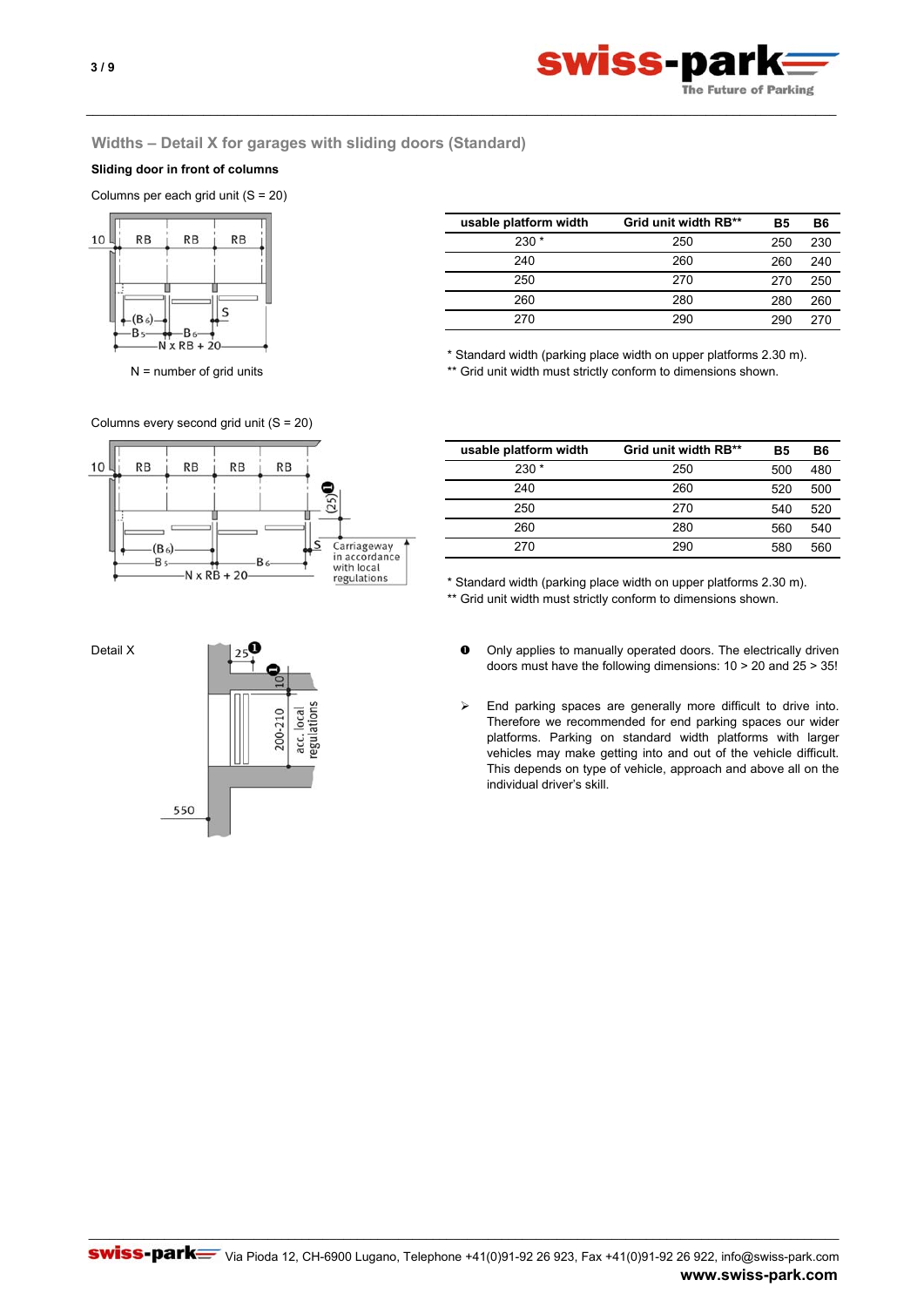

# **Widths – Detail X for garages with roll doors**

# **Roll door behind columns**

Columns per each grid unit



 $N =$  number of grid units

| usable platform width | Grid unit width RB** | Door entrance width DF |    |    |
|-----------------------|----------------------|------------------------|----|----|
| $230*$                | 250                  | 230                    | 20 | 20 |
| 240                   | 260                  | 240                    | 20 | 20 |
| 250                   | 270                  | 250                    | 20 | 20 |
| 260                   | 280                  | 260                    | 20 | 20 |
| 270                   | 290                  |                        |    | 20 |

\_\_\_\_\_\_\_\_\_\_\_\_\_\_\_\_\_\_\_\_\_\_\_\_\_\_\_\_\_\_\_\_\_\_\_\_\_\_\_\_\_\_\_\_\_\_\_\_\_\_\_\_\_\_\_\_\_\_\_\_\_\_\_\_\_\_\_\_\_\_\_\_\_\_\_\_\_\_\_\_\_\_\_\_\_\_\_\_\_\_\_\_\_\_\_\_\_\_\_\_\_\_\_\_\_\_\_\_\_

\* Standard width (parking place width on upper platforms 2.30 m).

\*\* Grid unit width must strictly conform to dimensions quoted!

Detail X



| Pit depth T | Clear height DH | Roll door height |
|-------------|-----------------|------------------|
| 175         | 175             | 263              |
| 200         | 210             | 300              |

 $\bullet$ Only applies to manually operated doors. The electrically driven doors must have the following dimensions: 10 > 20 and 25 > 35!

 $\blacktriangleright$ End parking spaces are generally more difficult to drive into. Therefore we recommended for end parking spaces our wider platforms. Parking on standard width platforms with larger vehicles may make getting into and out of the vehicle difficult. This depends on type of vehicle, approach and above all on the individual driver's skill.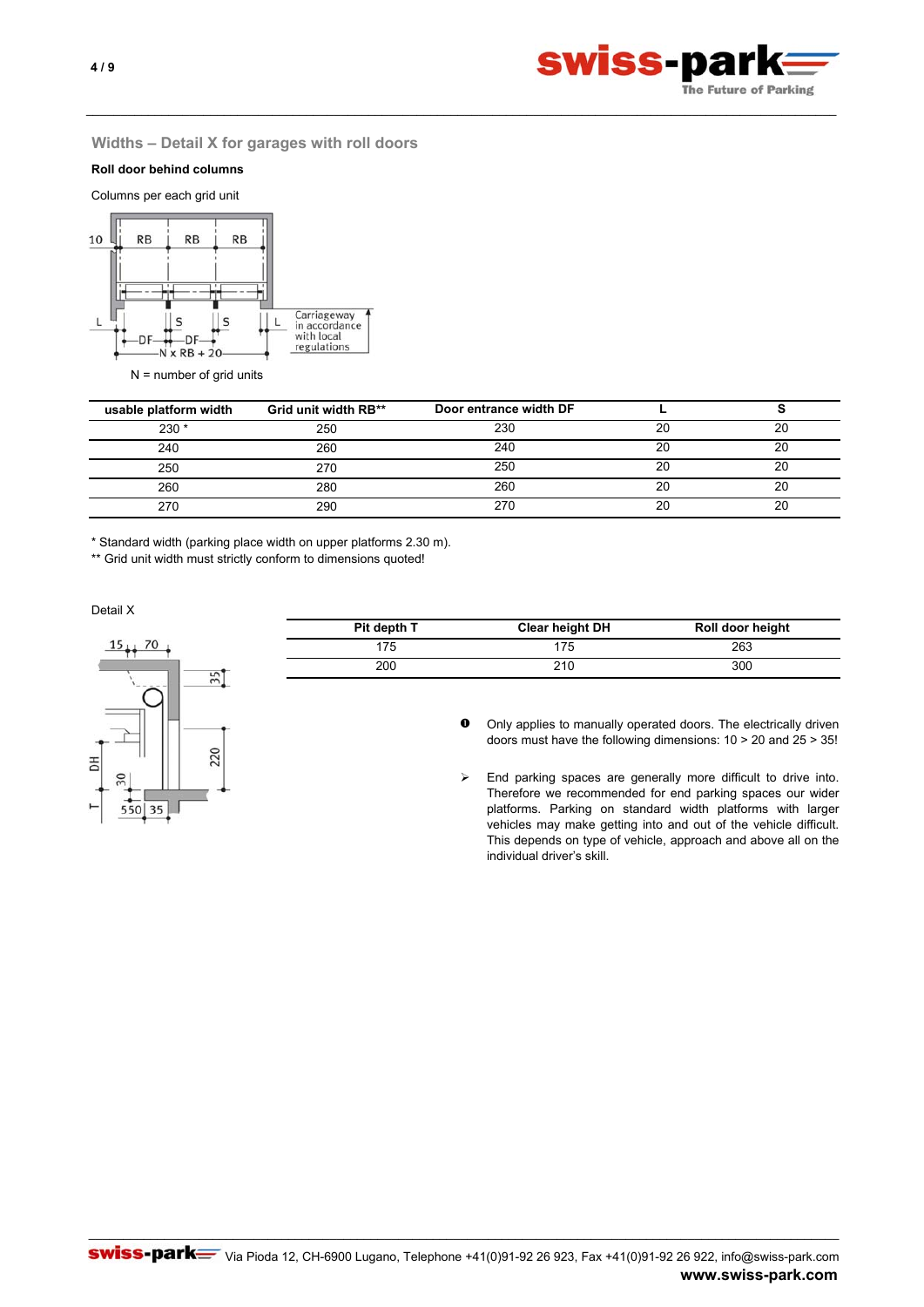

# **Approach**



The illustrated maximum approach angles must not be exceeded. Incorrect approach angles will cause serious maneouvring & positioning problems on the parking system for which the local agency of **SWISS-PARK** accepts no responsibility.

\_\_\_\_\_\_\_\_\_\_\_\_\_\_\_\_\_\_\_\_\_\_\_\_\_\_\_\_\_\_\_\_\_\_\_\_\_\_\_\_\_\_\_\_\_\_\_\_\_\_\_\_\_\_\_\_\_\_\_\_\_\_\_\_\_\_\_\_\_\_\_\_\_\_\_\_\_\_\_\_\_\_\_\_\_\_\_\_\_\_\_\_\_\_\_\_\_\_\_\_\_\_\_\_\_\_\_\_\_

# **Load plan**

# Forces in kN



| $\triangleright$ |  | The system is dowelled to |  |
|------------------|--|---------------------------|--|

tem is dowelled to floor and walls. The drilling depth in the floor is approx. 15 cm. The drilling depth in the walls is approx. 12 cm. Floor and walls are to be made of concrete (grade of concrete min. C20/25)!

Î

 $+5$ 

đ

\_\_\_\_\_\_\_\_\_\_\_\_\_\_\_\_\_\_\_\_\_\_\_\_\_\_\_\_\_\_\_\_\_\_\_\_\_\_\_\_\_\_\_\_\_\_\_\_\_\_\_\_\_\_\_\_\_\_\_\_\_\_\_\_\_\_\_\_\_\_\_\_\_\_\_\_\_\_\_\_\_\_\_\_\_\_\_\_\_\_\_\_\_\_\_\_\_\_\_\_\_\_\_\_\_\_\_\_\_

260 270 140 270 280 145 280 290 150

270 290 300 155

260

240 250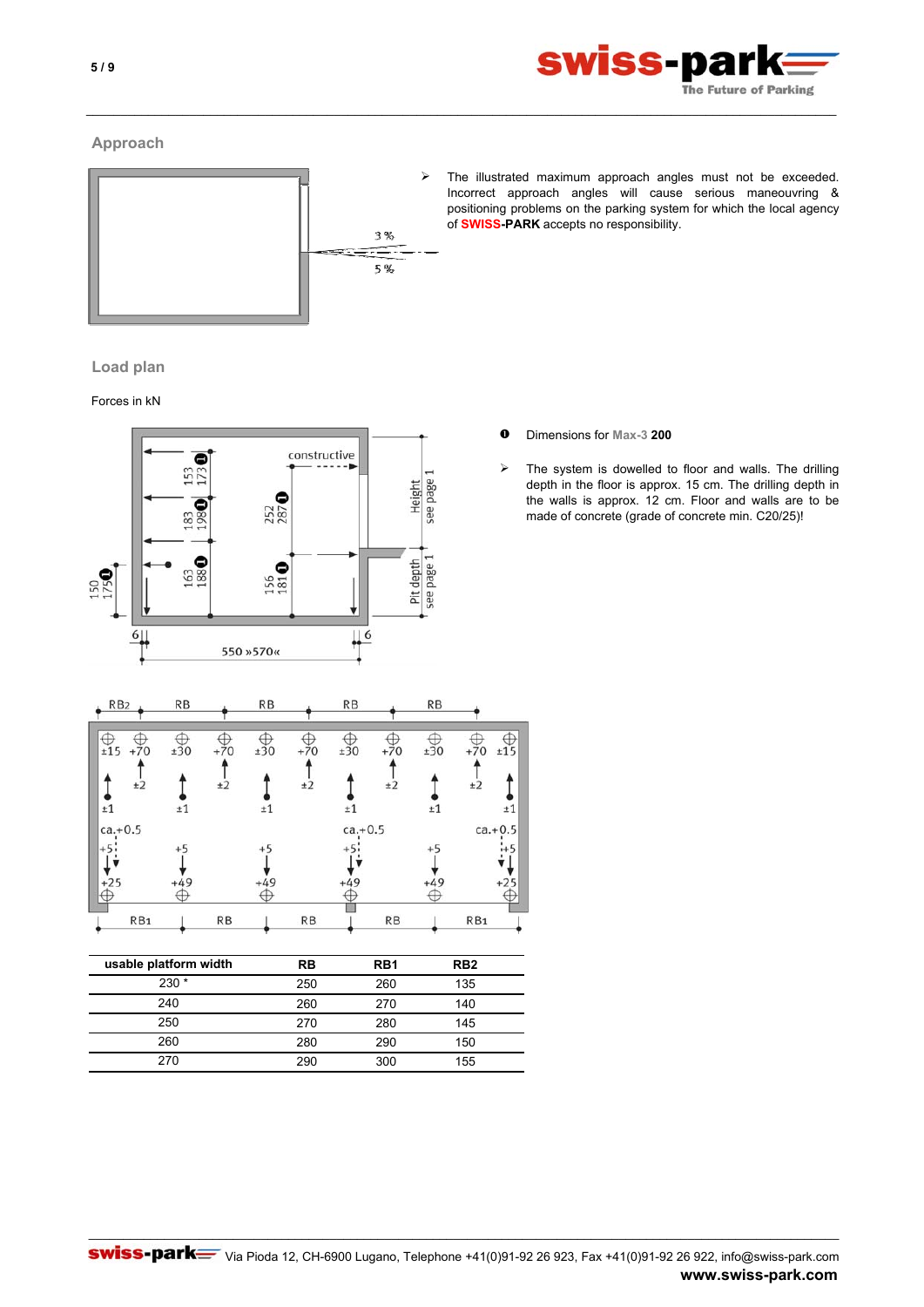

# **Longitudinal free space; Standard parking space numbers; Denomination**

\_\_\_\_\_\_\_\_\_\_\_\_\_\_\_\_\_\_\_\_\_\_\_\_\_\_\_\_\_\_\_\_\_\_\_\_\_\_\_\_\_\_\_\_\_\_\_\_\_\_\_\_\_\_\_\_\_\_\_\_\_\_\_\_\_\_\_\_\_\_\_\_\_\_\_\_\_\_\_\_\_\_\_\_\_\_\_\_\_\_\_\_\_\_\_\_\_\_\_\_\_\_\_\_\_\_\_\_\_





## **Function of the Max-3**

# Select No. 8 on operating panel.

Check first that all doors are closed, then select No. 8 on operating panel.



For driving the vehicle off platform No. 8 the ground floor parking platforms are shifted to the left.

The empty space is now below the vehicle which shall be driven off the platform. The platform No. 8 will be lowered.

The vehicle on platform No. 8 can now be driven off the platform.

# **To be performed by the customer**

#### **Safety fences**

Any constraints that may be necessary according to DIN EN 294 in order to provide protection for the park pits for pathways directly in front, next to or behind the unit. This is also valid during construction.

### **Building services**

Lighting, ventilation, fire extinguishing and fire alarm systems.

#### **Drainage**

For the middle area of the pit we recommend a drainage channel, which you connect to a floor drain system or sump (50 x 50 x 20 cm). The drainage channel may be sloping towards the sump but not so the pit floor that must be leveled. For reasons of environmental protection we recommend to paint the pit floor, and to provide oil and petrol separators in the connections to the public sewage network.

#### **Electrical supply to the control box**

Suitable electrical supply to the control box must be provided by the customer during installation. The functionality can be monitored on site by our fitters together with the electrician. If this cannot be done during installation for some reason for which the customer is responsible, the customer must commission an electrician at their own expense and risk.

**If the following are not included in the quotation, they will also have to be provided / paid for by the customer:**

■ Costs for final technical approval by an authorized body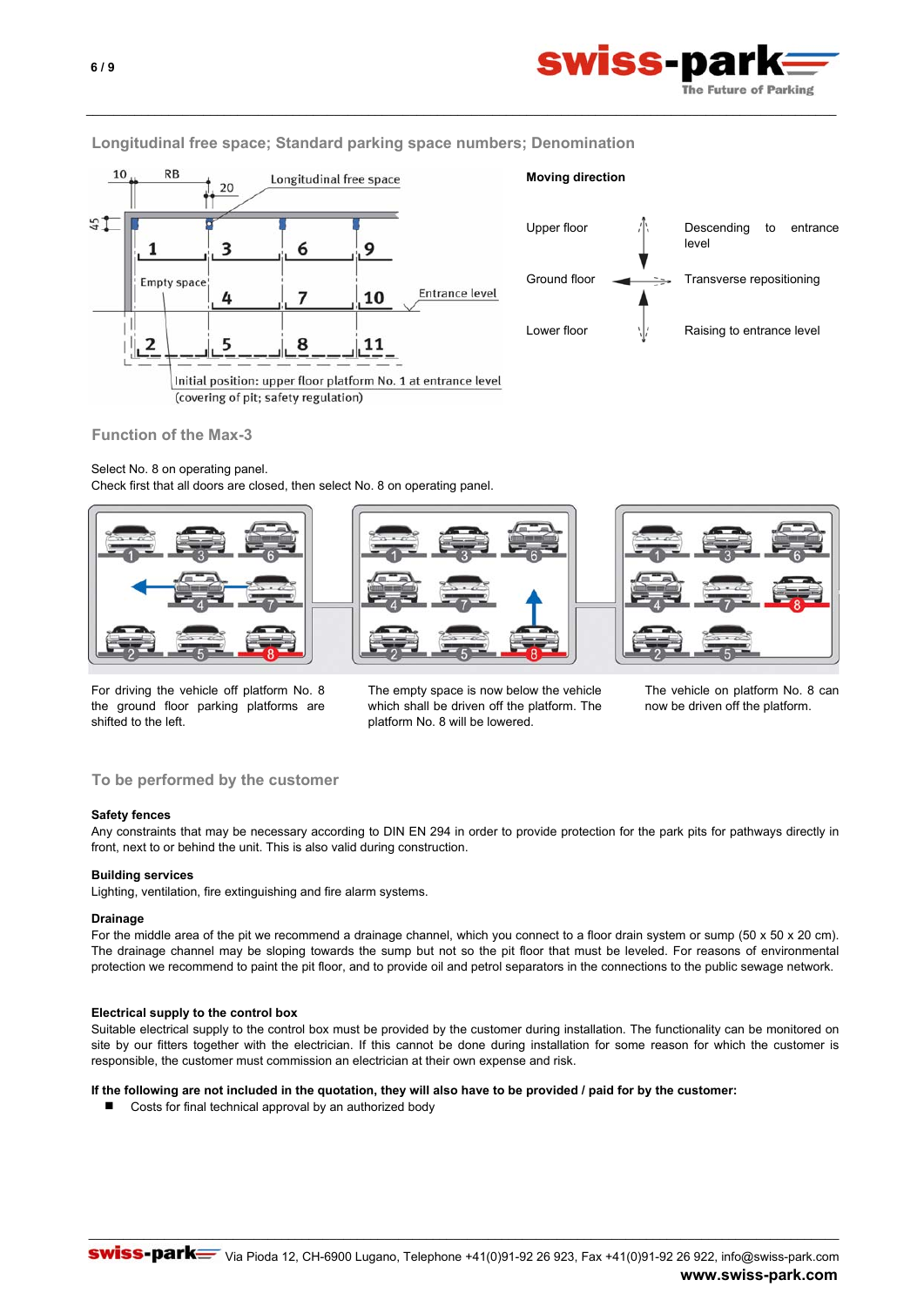

# **Electrical data**

The control box must be accessible at all times from outside! Dimensions approx. 100 x 100 x 30 cm. Cutting through of wall from control box to parking system (contact the local agency of **SWISS-PARK** for clarification)



#### **Control box** Electrical supply

\_\_\_\_\_\_\_\_\_\_\_\_\_\_\_\_\_\_\_\_\_\_\_\_\_\_\_\_\_\_\_\_\_\_\_\_\_\_\_\_\_\_\_\_\_\_\_\_\_\_\_\_\_\_\_\_\_\_\_\_\_\_\_\_\_\_\_\_\_\_\_\_\_\_\_\_\_\_\_\_\_\_\_\_\_\_\_\_\_\_\_\_\_\_\_\_\_\_\_\_\_\_\_\_\_\_\_\_\_

Suitable electrical supply 5 x 2.5 mm2 (3 PH+N+PE) to control box with mains fuse 3 x 16 A slow or over-current cut-out 3 x 16 A trigger characteristic K, G or C. Suitable electrical supply to the control box must be provided by the customer during installation. The functionality can be monitored on site by our fitters together with the electrician. If this cannot be done during installation for some reason for which the customer is responsible, the customer must commission an electrician at their own expense and risk.

#### **Foundation earth connector**

In accordance with DIN EN 60204 (Safety of Machinery. Electrical Equipment), the system must be connected to a foundation earth. A foundation earth connection must be installed at intervals of 10 m.

#### **Operating device**

Easy-to-survey positioning (e.g. on column). Protection against unauthorized use. May also be recessed in wall if required.

# **Technical data**

#### **Range of application**

Generally, this parking system is not suited for short-time parkers (temporary parkers). Please do not hesitate to contact your local **SWISS-PARK** agency for further assistance.

#### **Available documents**

- wall recess plans
- maintenance offer/contract
- declaration of conformity
- test sheet on airborne and slid-borne sound

#### **Corrosion protection**

See separate sheet regarding corrosion protection.

#### **Environmental conditions**

Environmental conditions for the area of **SWISS-PARK** Systems: Temperature range –10 to +40° C. Relative humidity 50 % at a maximum outside temperature of +40° C. If lifting or lowering times are specified, they refer to an environmental temperature of +10° C and with the system set up directly next to the hydraulic unit. At lower temperatures or with longer hydraulic lines, these times increase.

#### **Electrically driven doors**

In accordance with ZH 1/494 commercially used power-driven doors must be subjected to annual inspections. We urgently recommend concluding a maintenance agreement that includes this service for the entire system.

#### **Numbering**

The standard numbering of the parking spaces is to be taken from page 3. Different numbering is only possible at extra cost. Please take note of the following specifications: In general, the empty space must be arranged to the left. The numbers must be provided 8 – 10 weeks before the delivery date.

### **Sound insulation**

According to DIN 4109 (Sound insulation in buildings), para. 4, annotation 4, **SWISS-PARK** Systems are part of the building services (garage systems).

*Normal sound insulation* : DIN 4109, para. 4, Sound insulation against noises from building services.

Table 4 in para. 4.1 contains the permissible sound level values emitted from building services for personal living and working areas. According to line 2 the maximum sound level in personal living and working areas must not exceed 30 dB (A). Noises created by users are not subject to the requirements (see table 4 , DIN 4109). The following measures are to be taken to comply with this value:

- Sound protection package according to offer/order
- Minimum sound insulation of building R'w = 57 dB (to be provided by customer)

*Increased sound insulation* (special agreement): DIN 4109, Amendment 4, Information on planning and execution, proposals for increased sound insulation.

*Agreement* : Maximum sound level in personal living and working areas 25 dB (A). Noises created by users are not subject to the requirements (see table 4, DIN 4109).

The following measures are to be taken to comply with this value:

- Sound protection package according to offer/order
- $\blacksquare$  Minimum sound insulation of building R'w = 62 dB (to be provided by customer)

Note: User noises are noises created by individual users in our **SWISS-PARK** Systems. These can be noises from accessing the platforms, slamming of vehicle doors, motor and brake noises. \_\_\_\_\_\_\_\_\_\_\_\_\_\_\_\_\_\_\_\_\_\_\_\_\_\_\_\_\_\_\_\_\_\_\_\_\_\_\_\_\_\_\_\_\_\_\_\_\_\_\_\_\_\_\_\_\_\_\_\_\_\_\_\_\_\_\_\_\_\_\_\_\_\_\_\_\_\_\_\_\_\_\_\_\_\_\_\_\_\_\_\_\_\_\_\_\_\_\_\_\_\_\_\_\_\_\_\_\_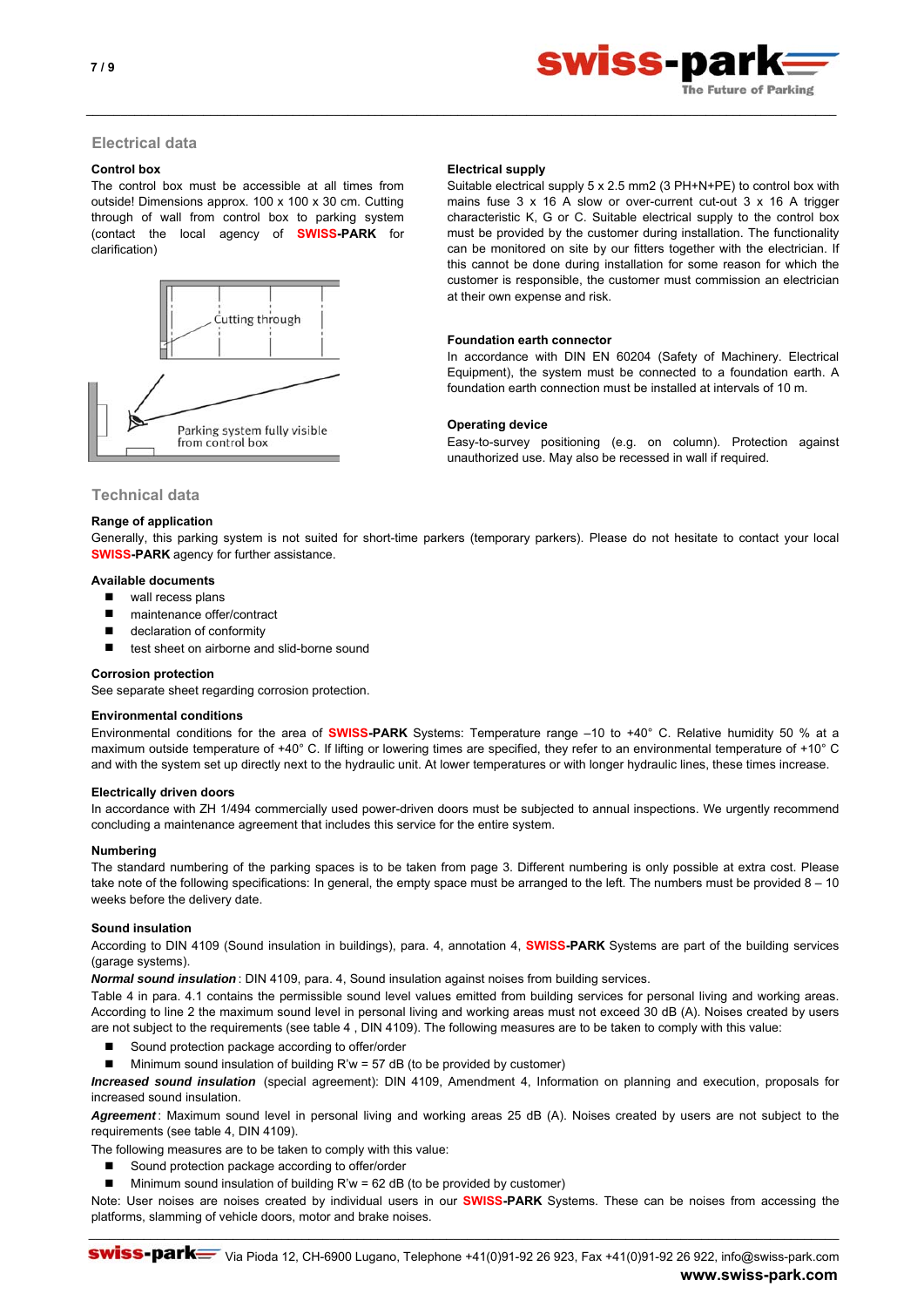

# **Description**

### **General description**

**SWISS-PARK** System providing independent parking spaces for cars, one on top of the other and side by side.

Dimensions are in accordance with the underlying dimensions of height and width.

The parking bays are accessed horinzotally (installation deviation  $\pm 1 \%$ ).

Along the complete width of the bi-directional system an approach lane (driving lane in accordance with local regulations) must be available.

\_\_\_\_\_\_\_\_\_\_\_\_\_\_\_\_\_\_\_\_\_\_\_\_\_\_\_\_\_\_\_\_\_\_\_\_\_\_\_\_\_\_\_\_\_\_\_\_\_\_\_\_\_\_\_\_\_\_\_\_\_\_\_\_\_\_\_\_\_\_\_\_\_\_\_\_\_\_\_\_\_\_\_\_\_\_\_\_\_\_\_\_\_\_\_\_\_\_\_\_\_\_\_\_\_\_\_\_\_

Parking spaces are arranged on two different levels, one level on top of the other.

The platforms of both the lower floor (LF) and upper floor (UF) are moved vertically, the platforms of the ground floor (GF) horizontally. At approach level (GF) there is always one parking space less available. This vacant space is used for shifting the ground floor (GF) parking spaces sideways, thus enabling an upper floor (UF) parking space or lower floor (LF) parking space to be lowered or lifted to approach level. Consequently, a unit of five parking spaces (2 on the upper floor, 1 on the ground floor, 2 on the lower floor) is the smallest unit available for this parking system.

The bi-directional system **Max-3** allows parking of passenger cars and station wagons.

For safety reasons the platforms can only be moved behind electromagnetically locked doors.

All necessary safety devices are installed. This consists mainly of a chain monitoring system, locking lever for the upper and lower platforms and electromagnetic door locks.

The doors can only be opened if the selected parking space has reached the park position and all openings are secured.

# **A steel framework mounted to the floor consisting of:**

- Seriated supports
- Steel pillars with sliding platform supports
- Cross and longitudinal members
- $\blacksquare$  running rails for the transversely movable ground floor (GF) platforms

#### **Platforms consisting of:**

- Side members
- Cross members
- Platform base sections
- 1 wheel stop (on the right per parking space)
- Screws, small parts, etc.

## **Lifting device for upper floor (UF) platforms:**

- Hydraulic cylinder with solenoid valve
- Chain wheels
- **Chains**
- $\blacksquare$  Limit switches
- The platforms are suspended on four points and guided along the supports using plastic sliding bearings

### **Drive unit of transversely movable platforms on the ground floor (GF):**

- Gear motor with chain wheel
- **n** Chains
- Running and guide rollers (low-noise)
- power supply via cable mast

#### **Hydraulic unit consisting of:**

- Hydraulic power unit (low-noise, installed onto a console with a rubber-bonded-to-metal mounting)
- **Hydraulic oil reservoir**
- Oil filling
- Cover with integrated internal geared wheel pump
- **Pump holder**
- $C$ lutch
- 3-phase-AC-motor (3.0 kW, 230/400 V, 50 Hz)
- **Motor circuit breaker**
- Test manometer
- **Pressure relief valve**
- Hydraulic hoses (which reduce noise transmission onto the hydraulic pipe)